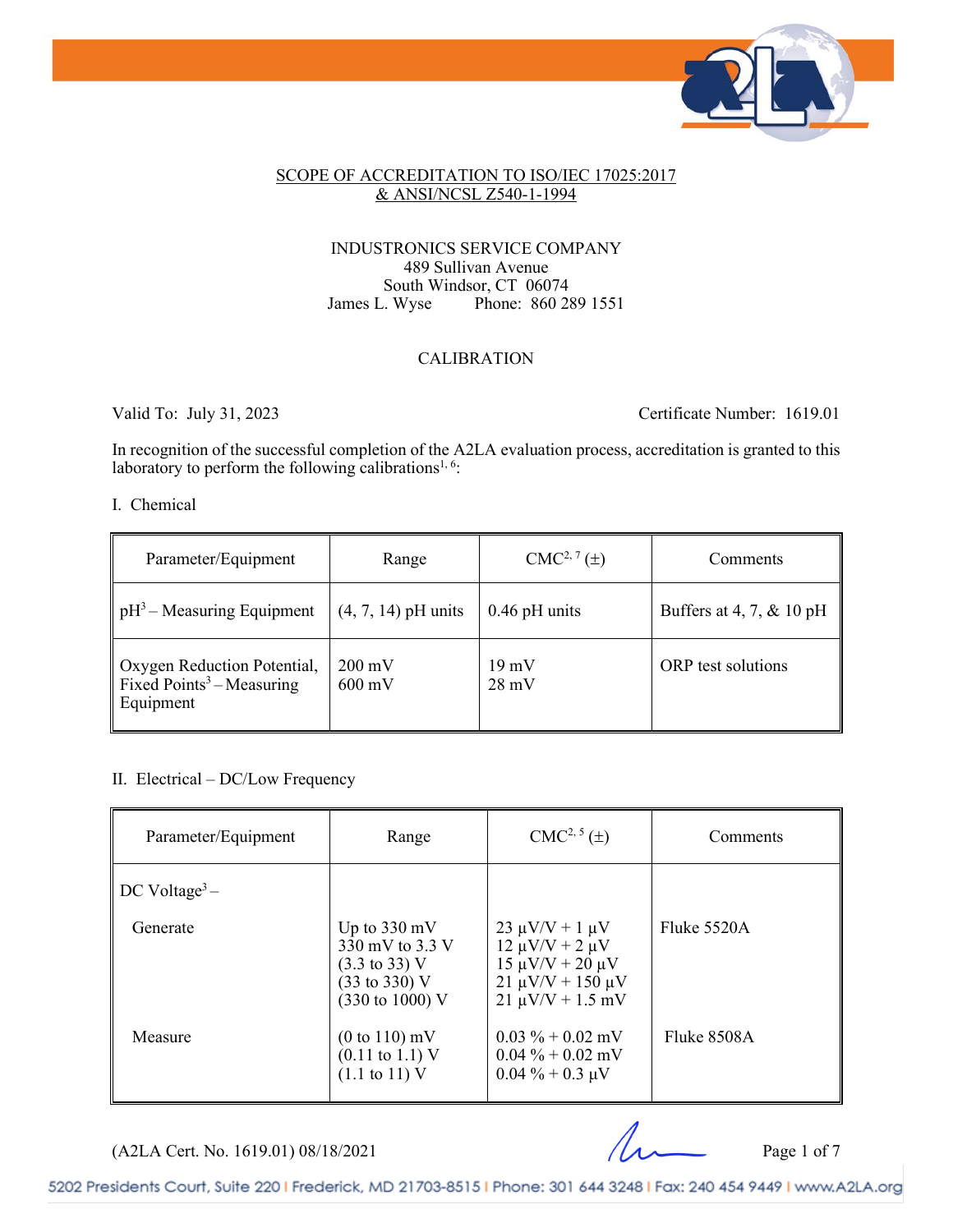| Parameter/Equipment                                      | Range                                                                                                                                                                                                                                            | $CMC2, 5(\pm)$                                                                                                                                                                                                                     | Comments              |
|----------------------------------------------------------|--------------------------------------------------------------------------------------------------------------------------------------------------------------------------------------------------------------------------------------------------|------------------------------------------------------------------------------------------------------------------------------------------------------------------------------------------------------------------------------------|-----------------------|
| DC Current <sup>3</sup> –                                |                                                                                                                                                                                                                                                  |                                                                                                                                                                                                                                    |                       |
| Generate                                                 | Up to $330 \mu A$<br>330 µA to 3.3 mA<br>$(3.3 \text{ to } 33) \text{ mA}$<br>(33 to 330) mA<br>330 mA to 1.1 A<br>$(1.1 \text{ to } 3)$ A<br>$(3 \text{ to } 11)$ A<br>$(11 \text{ to } 20.5) \text{ A}$<br>$(20.5 \text{ to } 1000) \text{ A}$ | $0.018 \% + 0.036 \mu A$<br>$0.011 \% + 0.071 \mu A$<br>$0.012 \% + 0.29 \mu A$<br>$0.012 \% + 2.9 \mu A$<br>$0.024 \% + 46 \mu A$<br>$0.045 \% + 37 \mu A$<br>$0.059\% + 550 \mu A$<br>$0.012 \% + 950 \mu A$<br>$0.6\% + 0.58$ A | Fluke 5520A<br>w/coil |
| Measure                                                  | $(0 to 30)$ mA                                                                                                                                                                                                                                   | $17 \mu A/A + 4.8 \mu A$                                                                                                                                                                                                           | Fluke 8508A           |
| Electrical Calibration of<br>RTD Indicating Devices $3-$ |                                                                                                                                                                                                                                                  |                                                                                                                                                                                                                                    |                       |
| Pt 385, 100 $\Omega$                                     | $(-200 \text{ to } -80)$ °C<br>$(-80 \text{ to } 0)$ °C<br>(0 to 100) $^{\circ}$ C<br>$(100 \text{ to } 300)$ °C<br>$(300 \text{ to } 400)$ °C<br>$(400 \text{ to } 630)$ °C<br>$(630 \text{ to } 800)$ °C                                       | $0.062\ ^{\circ}\textrm{C}$<br>$0.062\ ^{\circ}\textrm{C}$<br>$0.079$ °C<br>$0.098$ $^{\circ}$ C<br>$0.11$ °C<br>$0.13$ °C<br>$0.24$ °C                                                                                            | Fluke 5520A           |
| Pt 385, 200 $\Omega$                                     | $(-200 \text{ to } -80)$ °C<br>$(-80 \text{ to } 0)$ °C<br>(0 to 100) $^{\circ}$ C<br>$(100 \text{ to } 260)$ °C<br>$(260 \text{ to } 300)$ °C<br>$(300 \text{ to } 400)$ °C<br>(400 to 600) $^{\circ}$ C<br>$(600 \text{ to } 630)$ °C          | $0.055\ {\rm ^oC}$<br>$0.055$ °C<br>$0.055$ °C<br>$0.062$ °C<br>$0.13$ °C<br>$0.14$ °C<br>$0.15$ °C<br>0.17 °C                                                                                                                     |                       |
| Pt 385, 500 $\Omega$                                     | $(-200 \text{ to } -80)$ °C<br>$(-80 \text{ to } 0) \text{ °C}$<br>(0 to 100) $^{\circ}$ C<br>$(100 \text{ to } 260)$ °C<br>$(260 \text{ to } 300)$ °C<br>$(300 \text{ to } 400)$ °C<br>$(400 \text{ to } 600)$ °C<br>$(600 \text{ to } 630)$ °C | $0.055$ °C<br>$0.062$ °C<br>$0.062$ °C<br>$0.071$ °C<br>$0.088\ ^{\circ}\mathrm{C}$<br>$0.088\ ^{\circ}\mathrm{C}$<br>0.098 °C<br>$0.12\ ^\circ\rm{C}$                                                                             |                       |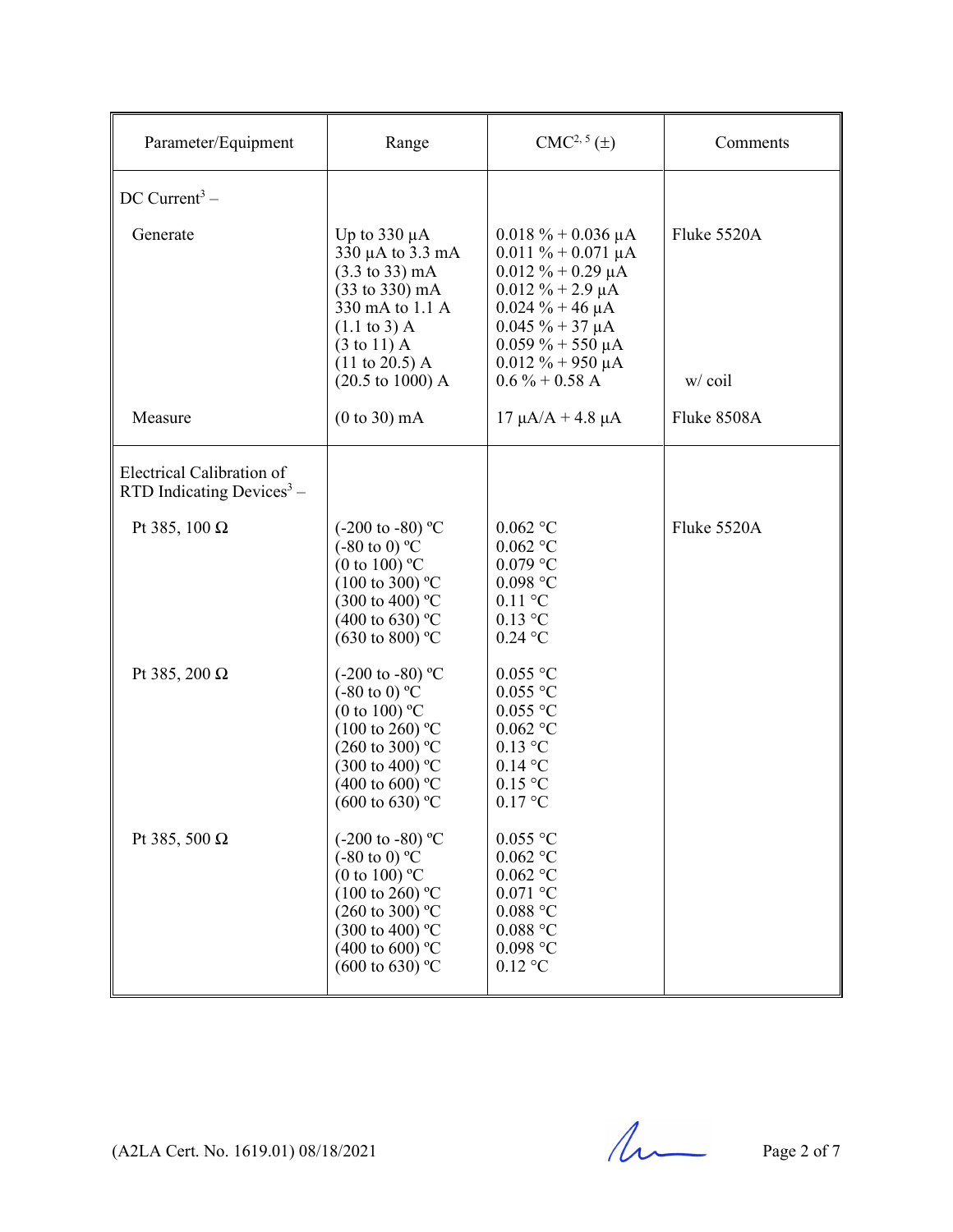| Parameter/Equipment                                                            | Range                                                                                                                                                                                                                                                                    | $CMC2(\pm)$                                                                                                                                            | Comments    |
|--------------------------------------------------------------------------------|--------------------------------------------------------------------------------------------------------------------------------------------------------------------------------------------------------------------------------------------------------------------------|--------------------------------------------------------------------------------------------------------------------------------------------------------|-------------|
| Electrical Calibration of<br>RTD Indicating Devices $3 -$<br>(cont)            |                                                                                                                                                                                                                                                                          |                                                                                                                                                        |             |
| Pt 385, 1000 $\Omega$                                                          | $(-200 \text{ to } -80)$ °C<br>$(-80 \text{ to } 0)$ °C<br>(0 to 100) $^{\circ}$ C<br>$(100 \text{ to } 260)$ °C<br>$(260 \text{ to } 300)$ °C<br>$(300 \text{ to } 400)$ °C<br>(400 to 600) °C<br>$(600 \text{ to } 630)$ °C                                            | $0.048$ °C<br>$0.048$ °C<br>$0.055$ °C<br>$0.062$ °C<br>$0.071$ °C<br>$0.079$ °C<br>$0.079$ °C<br>$0.24$ °C                                            | Fluke 5520A |
| Pt 3916, 100 $\Omega$                                                          | $(-200 \text{ to } -190)$ °C<br>$(-190 \text{ to } -80)$ °C<br>$(-80 \text{ to } 0)$ °C<br>(0 to 100) $^{\circ}$ C<br>$(100 \text{ to } 260)$ °C<br>$(260 \text{ to } 300)$ °C<br>$(300 \text{ to } 400)$ °C<br>$(400 \text{ to } 600)$ °C<br>$(600 \text{ to } 630)$ °C | $0.26\ ^{\circ}\mathrm{C}$<br>$0.055$ °C<br>$0.055$ °C<br>$0.071~^\circ\mathrm{C}$<br>$0.079$ °C<br>$0.088$ °C<br>$0.098$ °C<br>$0.11$ °C<br>$0.24$ °C |             |
| Pt 3926, 100 $\Omega$                                                          | $(-200 \text{ to } -80)$ °C<br>$(-80 \text{ to } 0)$ °C<br>(0 to 100) $^{\circ}$ C<br>$(100 \text{ to } 300)$ °C<br>$(300 \text{ to } 400)$ °C<br>(400 to 630) °C                                                                                                        | $0.062\ ^{\circ}\textrm{C}$<br>$0.062$ °C<br>$0.079$ °C<br>$0.098$ °C<br>$0.11$ °C<br>$0.13$ °C                                                        |             |
| Pt Ni 385, 120 $\Omega$                                                        | $(-80 \text{ to } 0)$ °C<br>(0 to 100) $^{\circ}$ C<br>$(100 \text{ to } 260)$ °C                                                                                                                                                                                        | $0.071$ °C<br>$0.088$ °C<br>$0.15$ °C                                                                                                                  |             |
| Cu 427, $10 \Omega$                                                            | $(-100 \text{ to } 260)$ °C                                                                                                                                                                                                                                              | $0.31$ °C                                                                                                                                              |             |
| Electrical Calibration of<br>Thermocouple Indicating<br>Devices <sup>3</sup> – |                                                                                                                                                                                                                                                                          |                                                                                                                                                        |             |
| Type B                                                                         | $(600 \text{ to } 800)$ °C<br>(800 to 1000) °C<br>$(1000 \text{ to } 1550)$ °C<br>$(1550 \text{ to } 1820)$ °C                                                                                                                                                           | 0.46 °C<br>$0.39$ °C<br>$0.36$ °C<br>0.38 °C                                                                                                           | Fluke 5520A |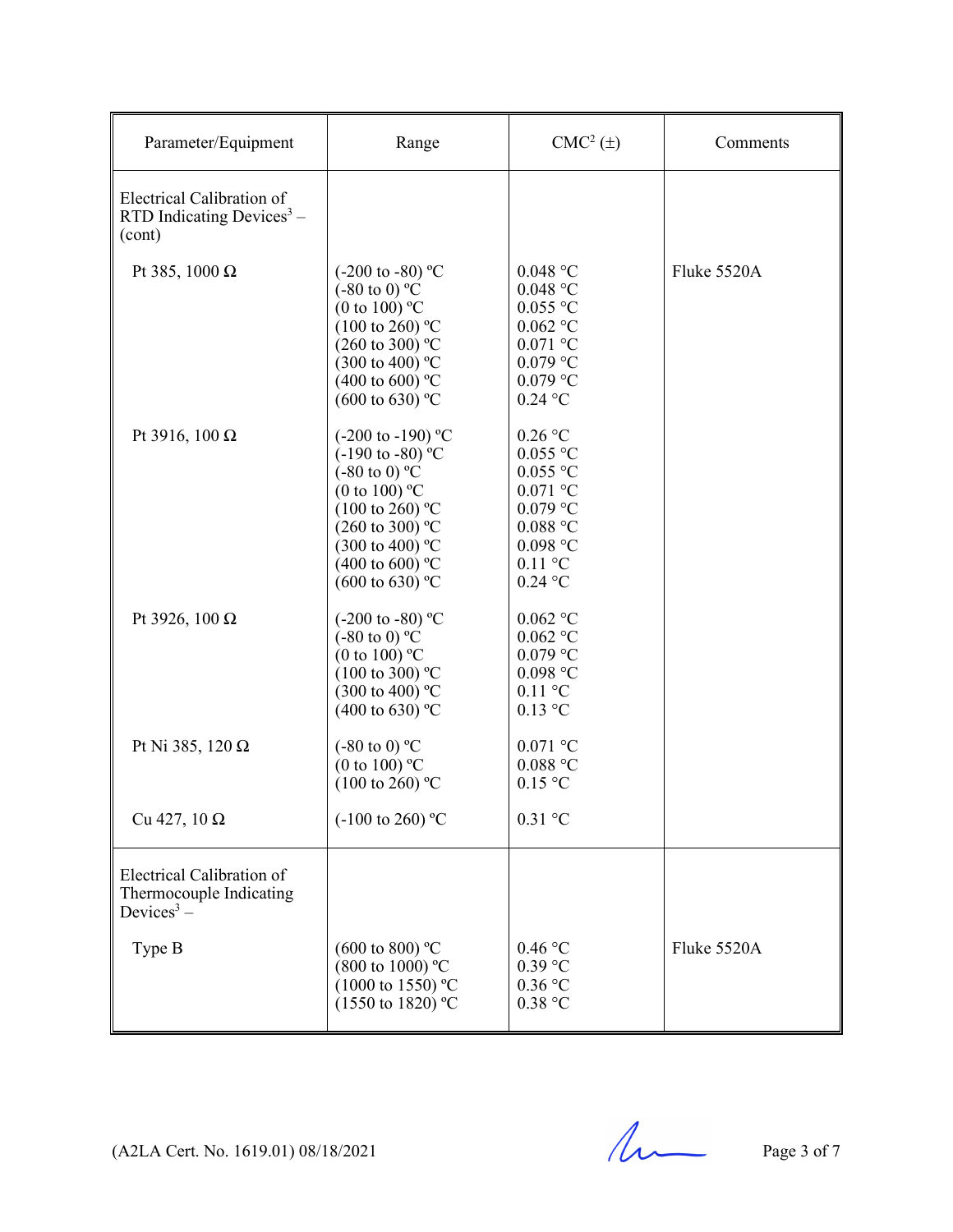| Parameter/Equipment                                                                   | Range                                                                                                                                                            | $CMC2(\pm)$                                                                  | Comments    |
|---------------------------------------------------------------------------------------|------------------------------------------------------------------------------------------------------------------------------------------------------------------|------------------------------------------------------------------------------|-------------|
| Electrical Calibration of<br>Thermocouple Indicating<br>Devices <sup>3</sup> – (cont) |                                                                                                                                                                  |                                                                              |             |
| Type C                                                                                | (0 to 150) $^{\circ}$ C<br>$(150 \text{ to } 650)$ °C<br>$(650 \text{ to } 1000)$ °C<br>$(1000 \text{ to } 1800)$ °C<br>$(1800 \text{ to } 2316) \text{ °C}$     | $0.35$ °C<br>$0.31$ °C<br>$0.36$ °C<br>$0.53$ °C<br>$0.86$ °C                | Fluke 5520A |
| Type E                                                                                | $(-250 \text{ to } -100) \text{ °C}$<br>$(-100 \text{ to } -25)$ °C<br>$(-25 \text{ to } 350)$ °C<br>$(350 \text{ to } 650)$ °C<br>$(650 \text{ to } 1000)$ °C   | $0.53$ °C<br>$0.22$ °C<br>$0.2 \text{ °C}$<br>$0.21$ °C<br>$0.25$ °C         |             |
| Type J                                                                                | $(-210 \text{ to } -100)$ °C<br>$(-100 \text{ to } -30)$ °C<br>$(-30 \text{ to } 150)$ °C<br>$(150 \text{ to } 760)$ °C<br>$(760 \text{ to } 1200)$ °C           | 0.30 °C<br>$0.21$ °C<br>$0.20$ °C<br>$0.22$ °C<br>$0.27$ °C                  |             |
| Type K                                                                                | $(-200 \text{ to } -100) \text{ °C}$<br>$(-100 \text{ to } -25)$ °C<br>$(-25 \text{ to } 120)$ °C<br>$(120 \text{ to } 1000)$ °C<br>$(1000 \text{ to } 1372)$ °C | $0.37$ °C<br>$0.24$ °C<br>$0.22$ °C<br>$0.29$ °C<br>$0.42$ °C                |             |
| Type N                                                                                | $(-200 \text{ to } -100) \text{ °C}$<br>$(-100 \text{ to } -25)$ °C<br>$(-25 \text{ to } 120)$ °C<br>$(120 \text{ to } 410)$ °C<br>(410 to 1300) °C              | $0.44$ °C<br>0.28 °C<br>$0.26$ °C<br>$0.25$ °C<br>$0.32$ °C                  |             |
| Type R                                                                                | (0 to 250) $^{\circ}$ C<br>$(250 \text{ to } 400)$ °C<br>(400 to 1000) °C<br>$(1000 \text{ to } 1767)$ °C                                                        | 0.6 °C<br>0.4 °C<br>0.38 °C<br>$0.44$ °C                                     |             |
| Type S                                                                                | (0 to 250) $^{\circ}$ C<br>$(250 \text{ to } 1000)$ °C<br>$(1000 \text{ to } 1400)$ °C<br>$(1400 \text{ to } 1767)$ °C                                           | $0.51$ °C<br>$0.41\ ^{\circ}\textrm{C}$<br>$0.42$ °C<br>0.5 °C               |             |
| Type T                                                                                | $(-250 \text{ to } -150) \text{ °C}$<br>$(-150 \text{ to } 0)$ °C<br>(0 to 120) $^{\circ}$ C<br>$(120 \text{ to } 400)$ °C                                       | $0.66\,^{\circ}\mathrm{C}$<br>$0.31$ °C<br>$0.26$ °C<br>$0.24\ ^\circ\rm{C}$ |             |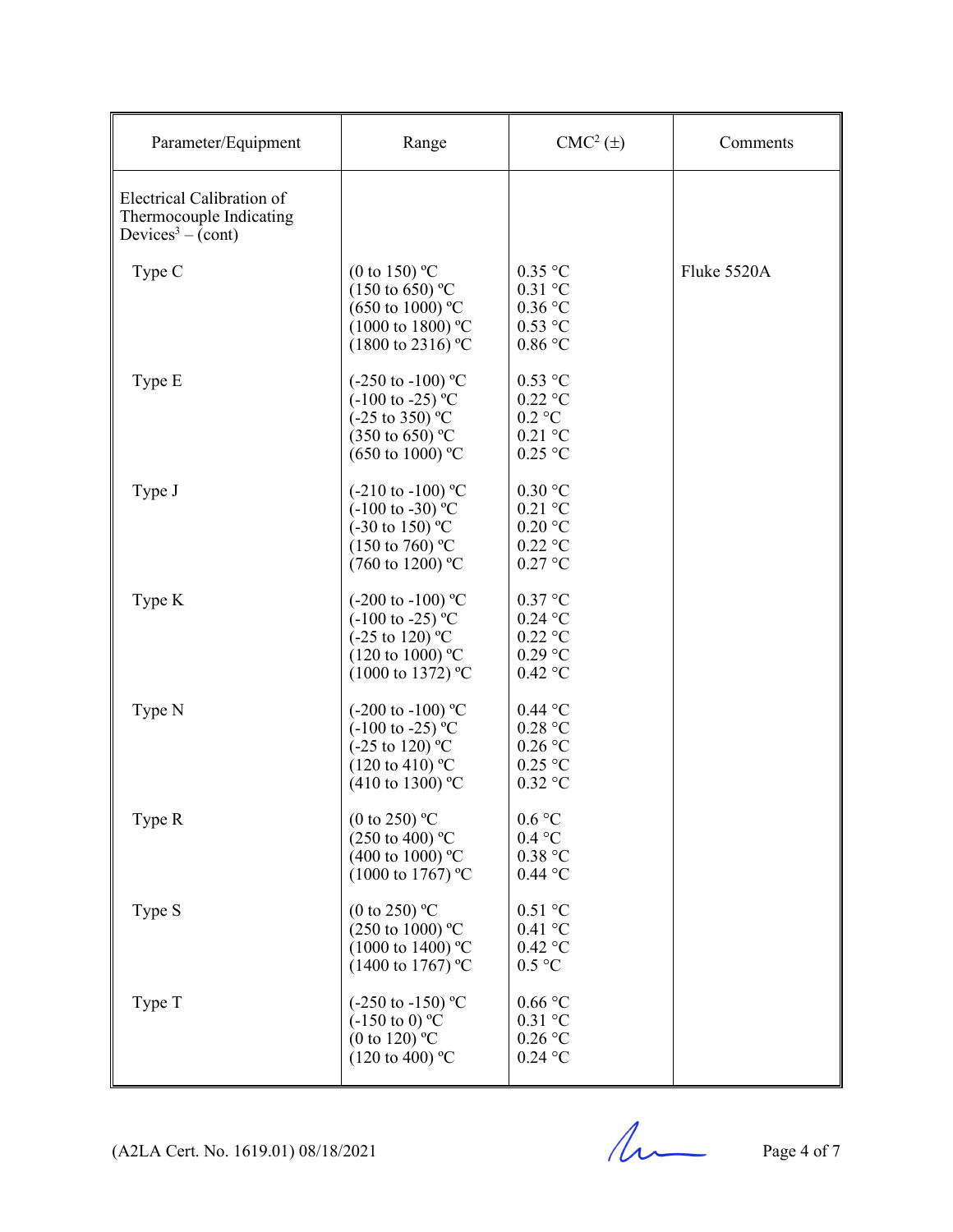# III. Mechanical

| Parameter/Equipment                                      | Range                                                                                                                                                            | $CMC2, 4, 7(\pm)$                                                    | Comments                                                |
|----------------------------------------------------------|------------------------------------------------------------------------------------------------------------------------------------------------------------------|----------------------------------------------------------------------|---------------------------------------------------------|
| Pressure <sup>3</sup> – Measure &<br>Measuring Equipment | Up to $1$ psig<br>$(1 \text{ to } 15)$ psig<br>$(15 \text{ to } 100)$ psig<br>$(100 \text{ to } 1500) \text{ psig}$<br>$(1500 \text{ to } 15\,000) \text{ psig}$ | $0.0071$ psi<br>$0.016$ psi<br>$0.12$ psi<br>$0.97$ psi<br>$8.2$ psi | Pressure modules<br>Additel ADT672-05-<br>GP 15K-PSI-N2 |
| Vacuum <sup>3</sup> – Measure &<br>Measuring Equipment   | Atmosphere to $10^{-2}$ torr<br>$(10^{-2} \text{ to } 10^{-6})$ torr                                                                                             | $6.7\%$<br>$6.7\%$                                                   | Inficon/Leybold                                         |

# IV. Thermodynamics

| Parameter/Equipment                                         | Range                                                      | $CMC2, 7(\pm)$                                     | Comments                                                        |
|-------------------------------------------------------------|------------------------------------------------------------|----------------------------------------------------|-----------------------------------------------------------------|
| Dew Point &<br>Relative Humidity $-$<br>Measuring Equipment | $(-112 \text{ to } 32)$ °F<br>$(32 \text{ to } 70)$ °F     | 0.44 °F<br>$0.39$ °F                               | Chilled mirror dew<br>point                                     |
| Temperature – Measure<br>& Measuring<br>Equipment           | $(32 \text{ to } 2000)$ °F<br>$(2000 \text{ to } 2200)$ °F | $1.1 \text{ }^{\circ}F$<br>$1.6 \text{ }^{\circ}F$ | Type S thermocouple<br>measurement system<br>& dry well furnace |
|                                                             | $(-112 \text{ to } 200)$ °F<br>$(200 \text{ to } 500)$ °F  | $2.3 \text{ }^{\circ}F$<br>$1.7 \text{ }^{\circ}F$ | Type T thermocouple<br>measurement system<br>& dry well furnace |

 $(A2LA$  Cert. No. 1619.01) 08/18/2021 Page 5 of 7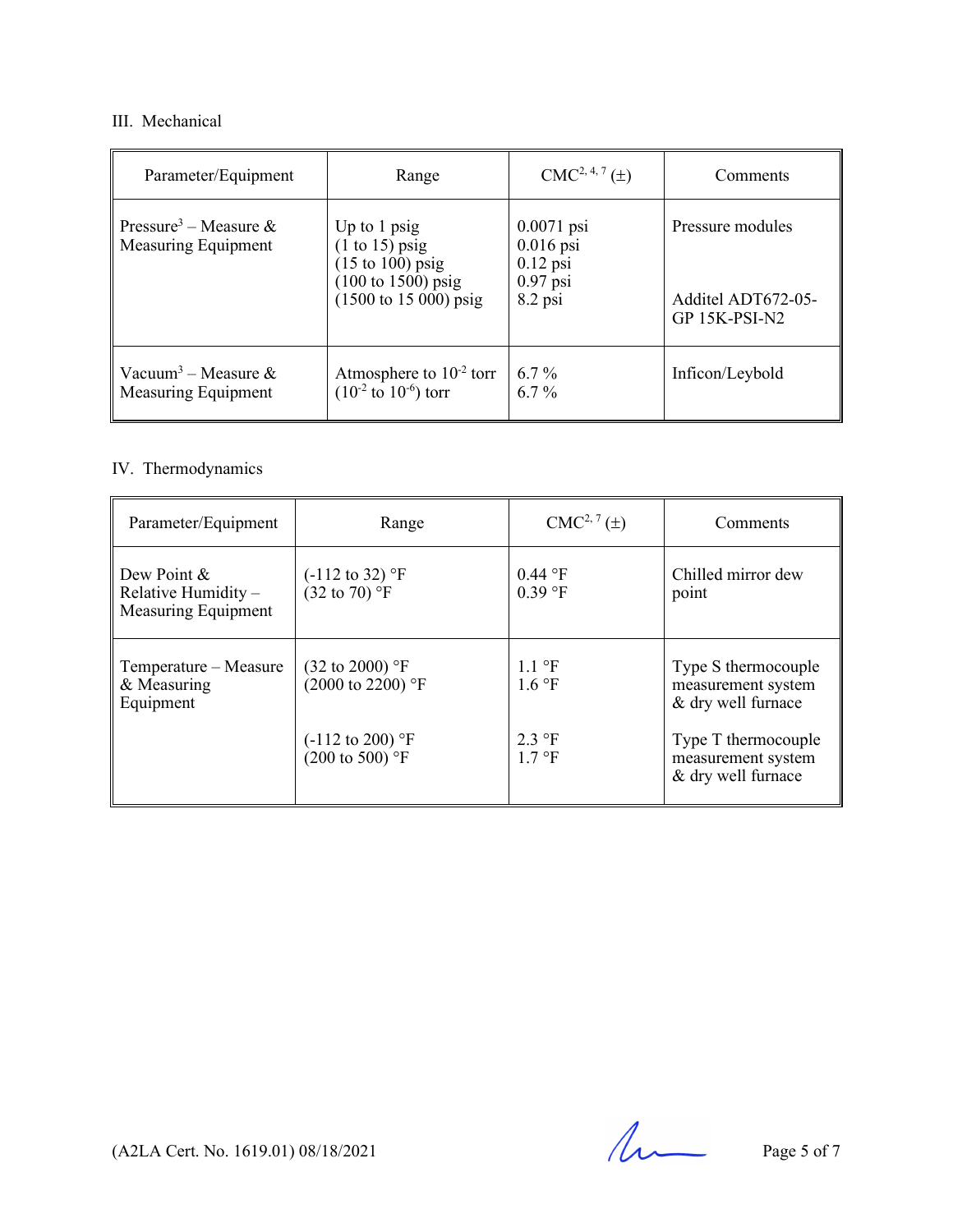| Parameter/Equipment                            | Range                                                                                                                 | $CMC2(\pm)$                                                                                              | Comments                                                 |
|------------------------------------------------|-----------------------------------------------------------------------------------------------------------------------|----------------------------------------------------------------------------------------------------------|----------------------------------------------------------|
| Thermal Processing<br>Equipment <sup>3</sup> – |                                                                                                                       |                                                                                                          |                                                          |
| <b>System Accuracy Test</b><br>(SAT)           |                                                                                                                       |                                                                                                          |                                                          |
| Type J<br>Type K<br>Type N<br>Type T           | $(32 \text{ to } 1600)$ °F<br>$(32 \text{ to } 2300)$ °F<br>$(32 \text{ to } 2300)$ °F<br>$(-300 \text{ to } 450)$ °F | $1.3 \text{ }^{\circ}F$<br>$1.3 \text{ }^{\circ}F$<br>$2.0 \text{ }^{\circ}F$<br>$2.0 \text{ }^{\circ}F$ | AMS2750, universal<br>calibrator & test<br>thermocouples |
| Temperature Uniformity<br>Surveys (TUS)        |                                                                                                                       |                                                                                                          |                                                          |
| Type J<br>Type K<br>Type N<br>Type T           | $(32 \text{ to } 1600)$ °F<br>$(32 \text{ to } 2300)$ °F<br>$(32 \text{ to } 2300)$ °F<br>$(-300 \text{ to } 450)$ °F | $1.4 \text{ }^{\circ}F$<br>$1.5 \text{ }^{\circ}F$<br>$2.0 \text{ }^{\circ}F$<br>$2.2 \text{ }^{\circ}F$ | AMS2750, multi-point<br>recorder & test<br>thermocouples |

## V. Time & Frequency

| Parameter/Equipment                    | Range         | $CMC2, 7(\pm)$ | Comments          |
|----------------------------------------|---------------|----------------|-------------------|
| Time Elapsed <sup>3</sup> -<br>Measure | 1 min to 1 hr | $0.22$ s       | Digital stopwatch |

<sup>1</sup> This laboratory offers commercial and field calibration service.

- <sup>2</sup> Calibration and Measurement Capability Uncertainty (CMC) is the smallest uncertainty of measurement that a laboratory can achieve within its scope of accreditation when performing more or less routine calibrations of nearly ideal measurement standards or nearly ideal measuring equipment. CMCs represent expanded uncertainties expressed at approximately the 95 % level of confidence, usually using a coverage factor of  $k = 2$ . The actual measurement uncertainty of a specific calibration performed by the laboratory may be greater than the CMC due to the behavior of the customer's device and to influences from the circumstances of the specific calibration.
- <sup>3</sup> Field calibration service is available for this calibration. Please note the actual measurement uncertainties achievable on a customer's site can normally be expected to be larger than the CMC found on the A2LA Scope. Allowance must be made for aspects such as the environment at the place of calibration and for other possible adverse effects such as those caused by transportation of the calibration equipment. The usual allowance for the actual uncertainty introduced by the item being calibrated, (e.g. resolution) must also be considered and this, on its own, could result in the actual measurement uncertainty achievable on a customer's site being larger than the CMC.

(A2LA Cert. No. 1619.01) 08/18/2021 Page 6 of 7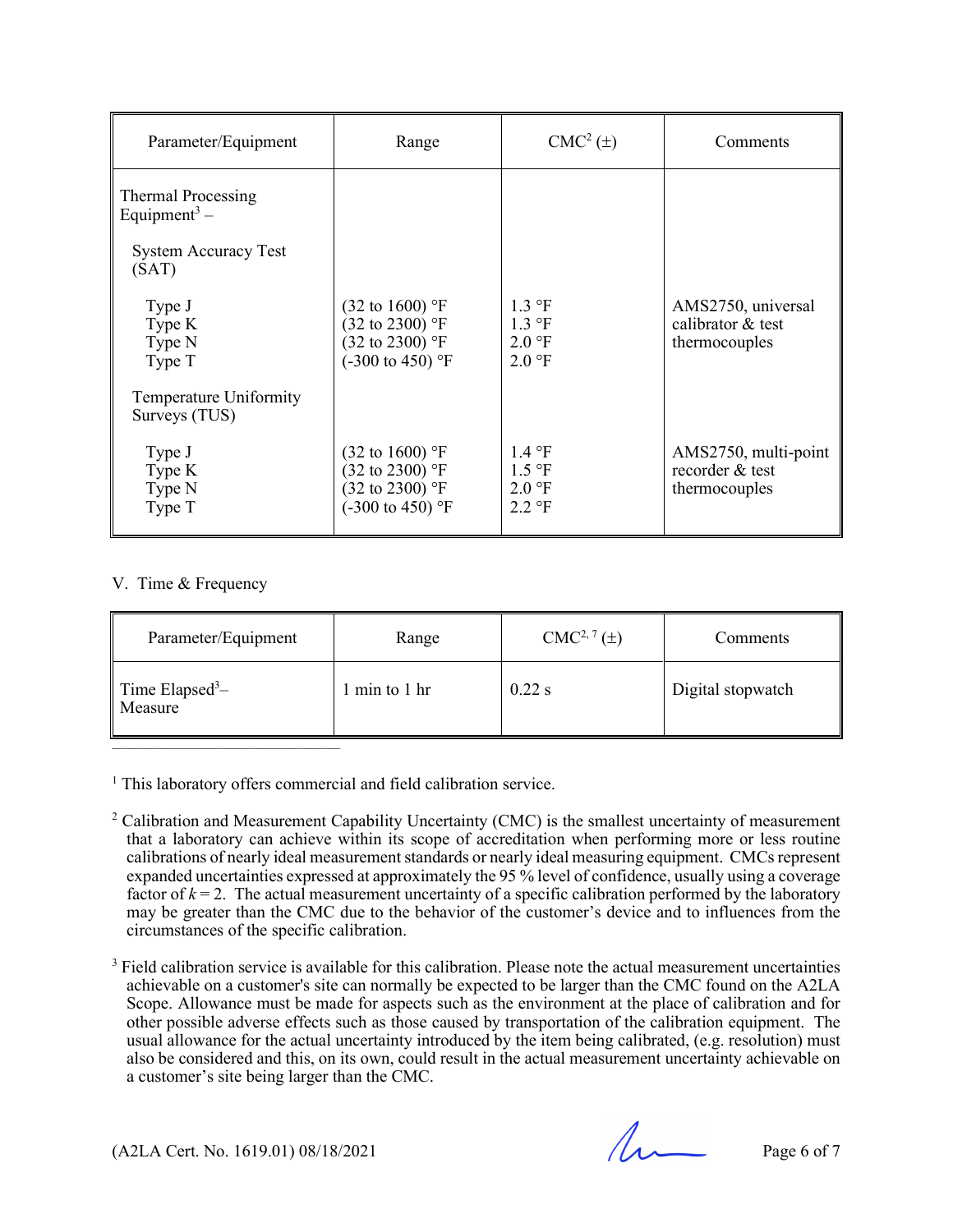- <sup>4</sup> In the statement of CMC a % refers to a percent of reading unless otherwise noted.
- $5$ The stated measured values are determined using the indicated instrument (see Comments). This capability is suitable for the calibration of the devices intended to measure or generate the measured value in the ranges indicated. CMCs are expressed as either a specific value that covers the full range or as a fraction/percentage of the reading plus a fixed floor specification.
- 6 This scope meets *A2LA's P112 Flexible Scope Policy.*
- <sup>7</sup> The type of instrument or material being calibrated is defined by the parameter. This indicates the laboratory is capable of calibrating instruments that measure or generate the values in the ranges indicated for the listed measurement parameter.

(A2LA Cert. No. 1619.01) 08/18/2021 Page 7 of 7